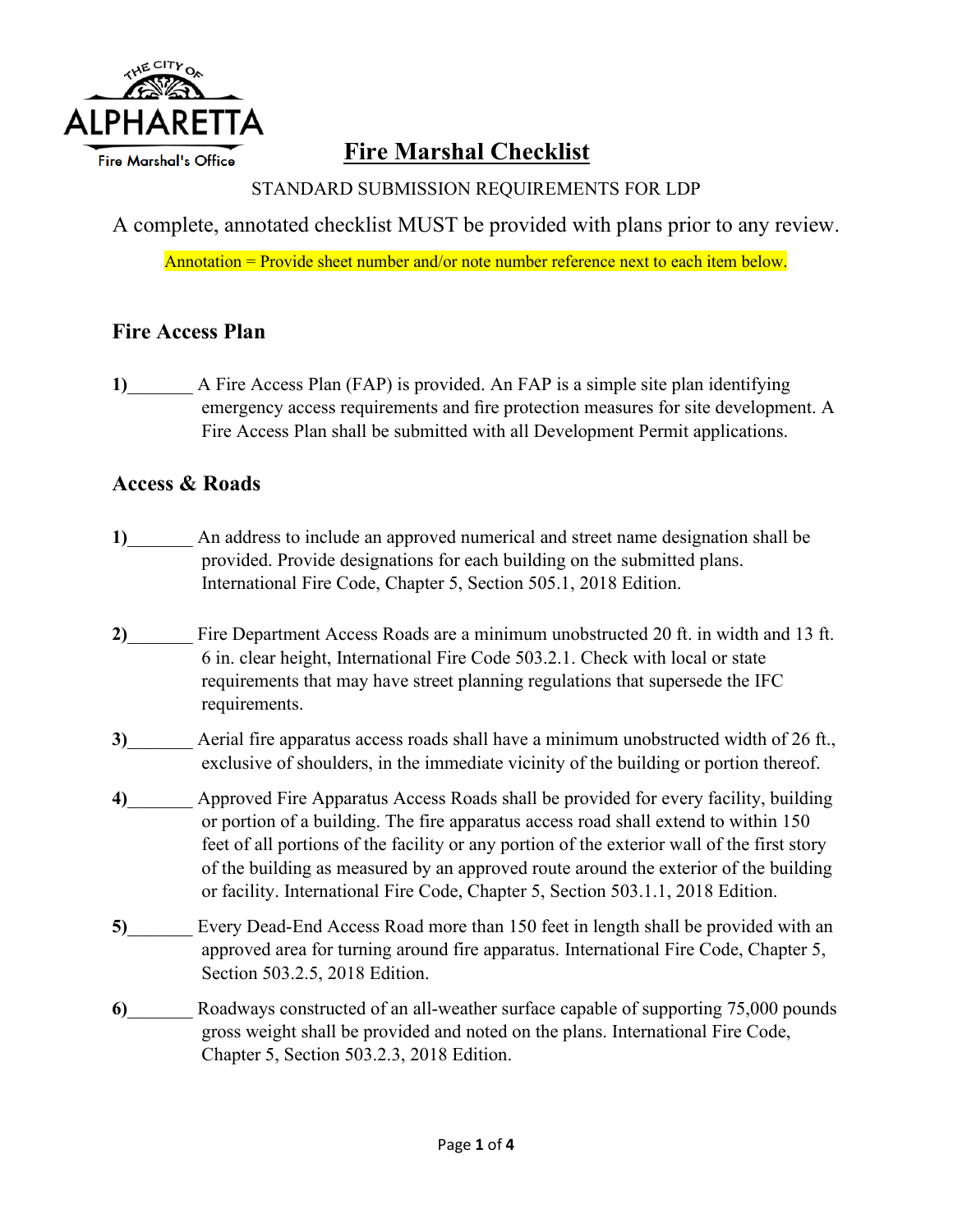### **Access & Roads (continued)**

| 7)  | Grades shall be no more than 10%. International Fire Code, 2018 Edition, Appendix<br>D <sub>103.2</sub> .                                                                                                        |
|-----|------------------------------------------------------------------------------------------------------------------------------------------------------------------------------------------------------------------|
| 8)  | Fire Lanes shall be installed in streets or roads adjacent to buildings, on at least one<br>side which presents major point(s) of access into the building. International Fire<br>Code, 2018 Edition Appendix D. |
| 9)  | Fire Lane markings or signage shall be provided per the requirements of the<br>International Fire Code, Chapter 5, Section 503.3, 2018 Edition.                                                                  |
| 10) | Swept Path Analysis is on Fire Access Plan for complex movements.                                                                                                                                                |

## **Hydrants**

- **1)**\_\_\_\_\_\_\_ Water Main location and sizes are to be shown on plan. International Fire Code 508.1.
- **2)**\_\_\_\_\_\_\_ Hydrant locations are to be shown on plans.
- **3)**\_\_\_\_\_\_\_ Placement of Fire Hydrants shall be a minimum of 3 ft. and a maximum of 15 ft. from the Back of the curb or road edge with the large fire department connection facing the nearest fire department access point and set a minimum of 18" and a maximum of 36" above finished grade to the center of the large fire department connection.
- **4)**\_\_\_\_\_\_\_ Fire Hydrants in Single Family Residential shall be spaced no more than 600 ft. apart.
- **5)**\_\_\_\_\_\_\_ Fire Hydrants in Multi-Family residential subdivisions shall be located such that all portions of the building can be reached by fire hose lays not to exceed 400 ft.
- **6)**\_\_\_\_\_\_\_ Fire Hydrant Spacing in Industrial & Commercial developments, additional hydrants may be required to permit all portions, of all buildings, to be reached by hose lays not to exceed 400 ft. by road travel.
- **7)**\_\_\_\_\_\_\_ Fire Hydrants and Water Mains are to be installed, flushed and under pressure before any combustible construction is started. IFC 1412.1
- **8)**\_\_\_\_\_\_\_ A fire flow test and report is provided to verify that the fire flow requirement is available.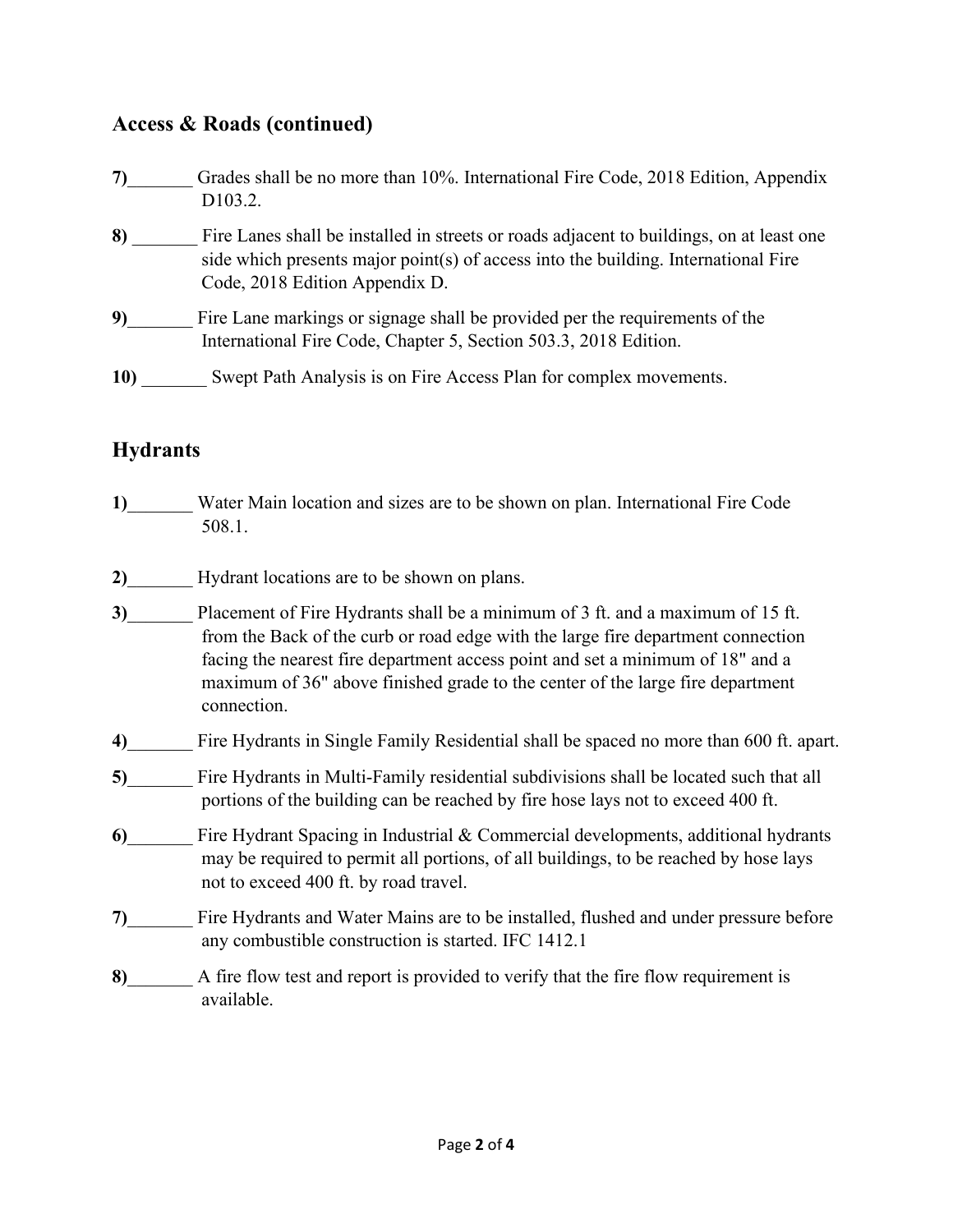### **Fire Department Connections**

- **1)** \_\_\_\_\_\_\_ Fire Department Sprinkler Connection locations shall be shown on the site plan for all construction requiring a fire sprinkler system.
- **2)**\_\_\_\_\_\_\_ Fire Department Sprinkler Connection is to be a maximum of 100 ft. from a fire hydrant unless otherwise approved by the Authority Having Jurisdiction. The connection shall be between 18 inches and 48 inches above ground level. NFPA 14 Chapter 6
- **3**) Fire Department connections shall be on the street side of buildings and so located and arranged that hose lines can be readily and conveniently attached to the inlets without any interference. They shall also be free standing at approved location by the Fire Department. NFPA 24.
- **4)**\_\_\_\_\_\_\_ Fire Department Connections installed underground shall have a listed check valve, an auto-drip valve, a sign on a plate or fitting reading, "Auto-Sprinkler or Auto Sprinkler/Standpipes", and hose connections shall have standard threads as specified in NFPA 1963.
- **5)** \_\_\_\_\_\_\_Fire Sprinkler Systems required for Multi-Family (Apartments, Townhomes & Condo's) shall comply with City of Alpharetta Sprinkler Ordinance #220. A minimum 2" water lines must be shown on plans.
- **6)** \_\_\_\_\_\_\_ (Installation or Repair) of Underground Fire Sprinkler water supplies shall be performed by a utility or fire sprinkler contractor or plumbing contractor licensed under 2010 Georgia Code Title 25, Chapter 11, Section 25-11-7.
- **7)** Post Indicator Valves (PIV) in the underground piping shall be omitted unless specifically permitted by the Alpharetta Fire Marshal's Office.

### **Miscellaneous**

- 1) Emergency Responder Radio Coverage shall be complaint with 2018 International Fire Code Section 510 for all new buildings. \***See complete requirements and exceptions attached\***
- **1)**\_\_\_\_\_\_\_ Emergency Responder Radio Coverage IFC 510 Compliance Acknowledgement form shall be completed and submitted to the Alpharetta Fire Marshal's Office.
- **2)**\_\_\_\_\_\_\_ ADA Parking number and size must comply with Chapter 2 Section 208 of the 2010 American with Disabilities Act Standards.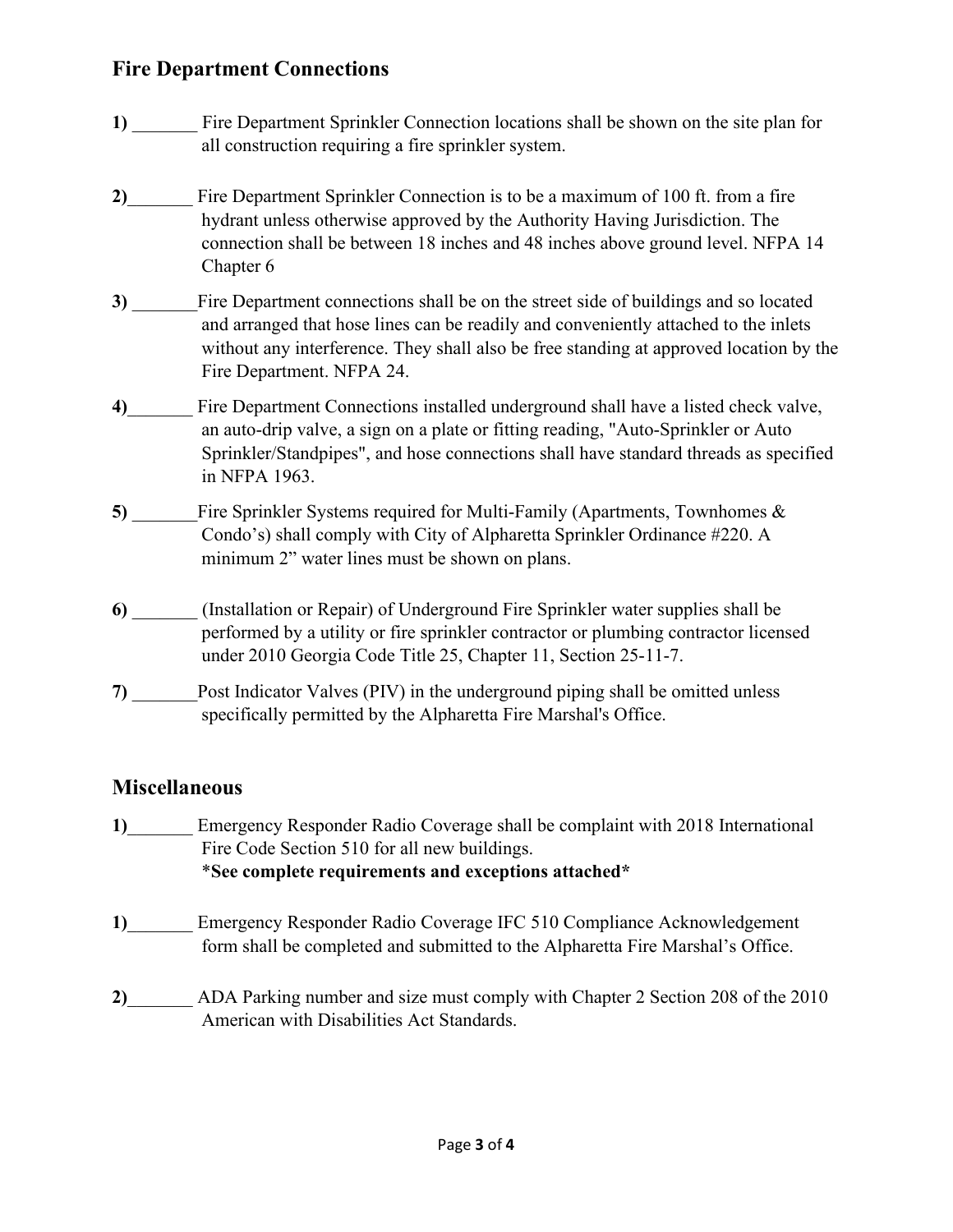## **Miscellaneous (continued)**

- **3**) Handicap ramp landings shall have level landings at the top and bottom of each ramp and each ramp run. They shall have the following features:
	- **a**) The landing shall be at least as wide as the ramp run leading to it,
	- **b**) The landing length shall be a minimum of 60 inches clear,
	- **c)** \_\_\_\_\_\_\_ If the ramp changes direction at landings, the minimum landing size shall be 60 inches by 60 inches.
- **4)**\_\_\_\_\_\_\_ Transformer pad locations shall be a minimum of 10'-0" from any walkway, balcony, building overhang, canopies, exterior walls, and exterior stairs.
- **5)** Transformer pad locations shall be no less than 3'-0" from any solid wall of noncombustible construction with no overhang. GA Safety Fire Commissioner, 120-3-3, NFPA 70
- **6)**\_\_\_\_\_\_\_ Include notes marked "FIRE MARSHAL'S OFFICE REQUIREMENTS" on the plans.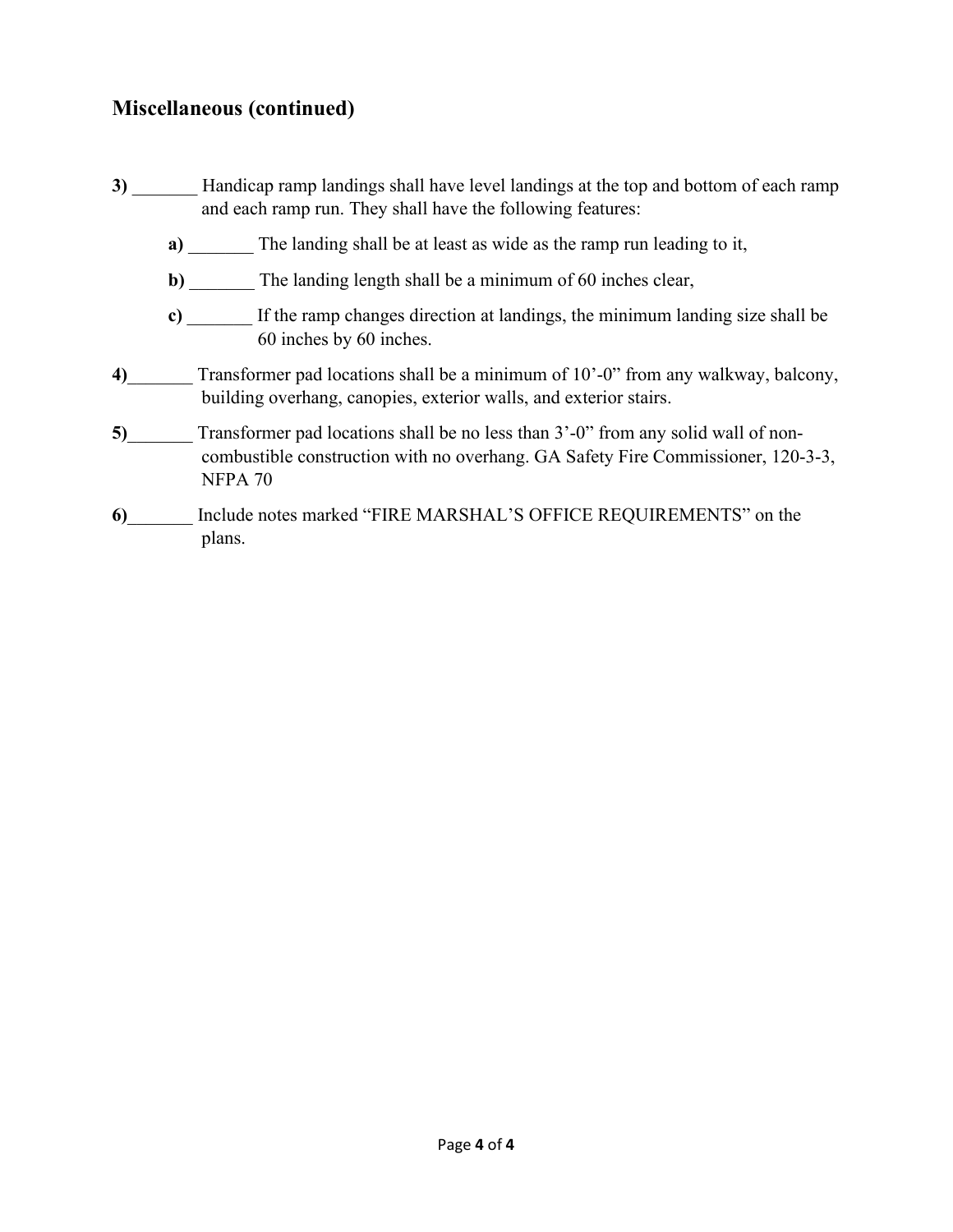**Phillip Seabolt** *Fire Marshal*

2 Park Plaza Alpharetta, Ga. 30009 [www.alpharetta.ga.us](http://www.alpharetta.ga.us/)



#### **John Robison** *Chief of Public Safety* **Alpharetta Fire & Emergency Services**

**Ethan Talbot** *Deputy Fire Marshal*

[Fire-Inspectors@alpharetta.ga.u](mailto:Fire-Inspectors@alpharetta.ga.us)s Phone: (678) 297- 6272

### **DATE: Ongoing, initially effective June 1, 2017**

#### **TO: All Fire Marshal's Office Personnel and Contractors**

#### **FROM: Philip Seabolt - Fire Marshal**

#### **SUBJECT: International Fire Code (IFC) Section 510 Requirements for New Construction**

The Fire Marshal's Office (FMO) will not allow the issuance of temporary or permanent Certificates of Occupancy for any building permitted after June 1, 2017, due to the requirements of IFC 510, Emergency Responder Radio Coverage (ERRC), not being met. Any emergency responder radio coverage required by IFC 510 must be installed, tested, and operational prior to the issuance of a Fire Safety Codes release or Certificate of Occupancy. Building owners and designers must take the necessary steps for the testing, design, and installation of any required emergency responder radio system prior to the issuance of a temporary or permanent Certificate of Occupancy.

The City of Alpharetta participates in an area wide radio system. The North Fulton Regional Radio System Authority (NFRRSA) maintains and operates the system and will provide a local contact as needed.

**Application:** All new (proposed) construction and any substantial renovation(s) to existing buildings as defined in OCGA 25-2-14 (O) (d) approved after January 30, 2014. Existing buildings as required by IFC 1103.2 when ordered by the Fire Marshal.

Exceptions may be found in by IFC 510.1. Additionally, the following structures are not required to comply with the requirements of IFC Section 510.

- 1. Buildings with no more than two occupiable stories, no more than 12,000 total square feet, and no floors below grade.
- 2. Temporary buildings including tents when permitted by the fire marshal.

For additions to buildings, unless the exceptions above are met for the area of the addition, the entire building being expanded must meet IFC 510 requirements.

#### **Testing—Needs Assessment**

- 1) Effective June 1, 2017, initial signal strength testing must be completed prior to the approval of site plans for new buildings and building additions.
- 2) Field testing for signal strength certification will not be conducted prior to the building envelope being complete and all doors, windows and exterior openings closed. In buildings with significant internal signal impairments like rack storage of metal parts, interior room enclosures that contain wire mesh security screens, or other interior or exterior features, etc.; all internal construction must be complete prior to final testing for signal strength.
- 3) Testing will be performed in accordance with IFC 510 using the 20 test cell (per floor) criteria for initial testing. For floors 32,000 sq. ft. or more, each floor of the building shall be divided into grids of approximately 40 ft. by 40 ft.
- 4) All critical areas as defined in NFPA 72 chapter 24.5.2.2.1 shall be tested individually and shall not be counted towards the 20 test cell count.
- 5) Testing results will be certificate by the testing contractor and forwarded to the FMO. A copy shall be left on site with the approved plans.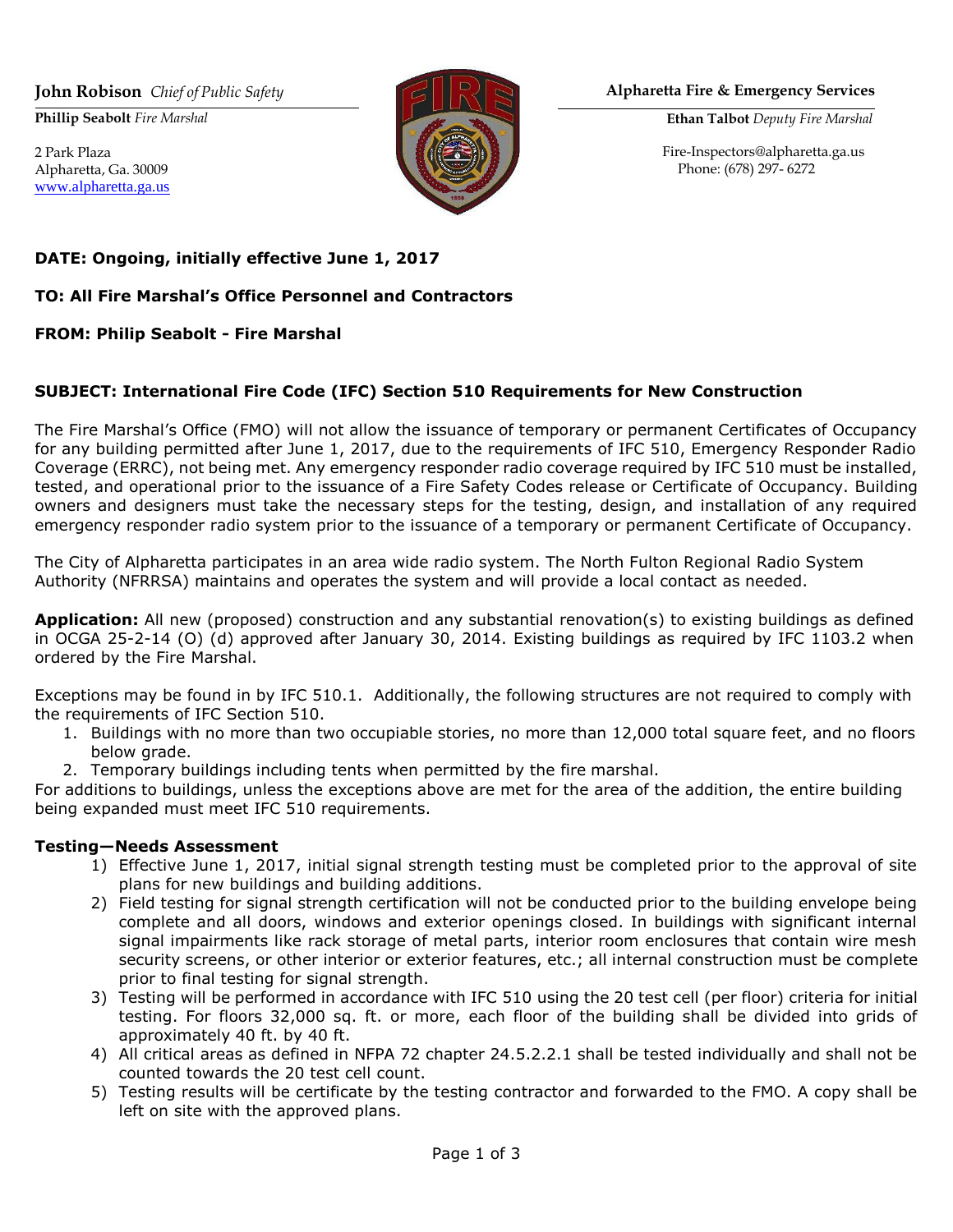6) Authorization to operate on frequencies licensed to NFRRSA must be obtained from the Radio System Manager or local contact. NOTE: FCC Part 90.219 (b)(1)(i)-Non-licensees seeking to operate signal boosters must obtain the express consent of the licensee(s) of the frequencies for which the device or system is intended to amplify. The consent must be maintained in a recordable format that can be presented to an FCC representative or other relevant licensee investigating interference. Consent may be withdrawn by NFRRSA for any reason with notice to the property owner.

### **\*See last page for a list of authorized contractors to perform the testing.**

**Design Considerations—**All proposed ERRC system shall be designed in accordance with IFC section 510, good engineering practices and applicable regulations of the Federal Communications Commission.

Plans must be reviewed and approved by the FMO prior to installation or modification of an ERRC system. Plans shall be electronically submitted for review through [www.eplansolution.com.](file:///C:/Users/chall.ALPHA/AppData/Local/Microsoft/Windows/INetCache/Content.Outlook/3NRGTWPP/www.eplansolution.com) After plan approval by the FMO, the appropriate permit will be issued by the FMO.

Permits will be issued based on a review of engineering plans. A design professional seal is not required. Plans shall detail the following:

- 1) Site map showing location of target building and closest donor site antenna
- 2) Statement of work and scope of work describing the system design
- 3) Location(s) of all head end equipment and radio transmitters (BDA's)
- 4) Locations of all "critical areas" as defined in NFPA 72, 24.5.2.2.1 with anticipated signal levels (-95dBm required)
- 5) Single line schematic drawing of antenna lines and data lines
- 6) Type and location of NEMA 4 enclosures
- 7) Battery calculations to show 24 hours capacity at 100% transmit duty cycle
- 8) Floor plan showing distributed antenna system (DAS) antennas and the anticipated signal level in each test grid square, see number 4 above also
- 9) System component specification documents including coax cable(s) and data or fiber optic components, all transmitters shall be FCC Type Accepted, provide documentation
- 10)System monitoring shall include:
	- a. Monitoring equipment and identification of monitoring station
	- b. Malfunction of the BDA Loss of primary power or related electronic systems
	- c. Antennas and passive filters are exempt from monitoring
	- d. Fire alarm installing contractor if system is to be monitored by FACP
- 11)Detailed acceptance procedures including all provisions of IFC 510.5.3—talk in and talk out signal levels must be included for each zone and critical area.
- 12) Location of document box—shall be co-located with head end equipment
	- a. Documents to be included in the document box include;
		- i. System design diagrams
		- ii. Acceptance testing documents
		- iii. Identity of persons/company installing the system
		- iv. Identification of the system monitoring company with phone contact numbers
		- v. Test results for the preceding three years of annual test and inspection, refer to 510.6.1
		- vi. FCC 90.219—FCC Letter of consent from NFRRSA
- 13) Dual use antenna systems (Permitted on a case by case review basis)
	- a. Show the schematic layout of the head end equipment and the interconnect filtering that will prevent co-system interference.
	- b. Filters must be enclosed in a locked NEMA 4 cabinet
	- c. Cellular system components that cannot create interference with the public safety radio system do not need to be enclosed in NEMA rated cabinets.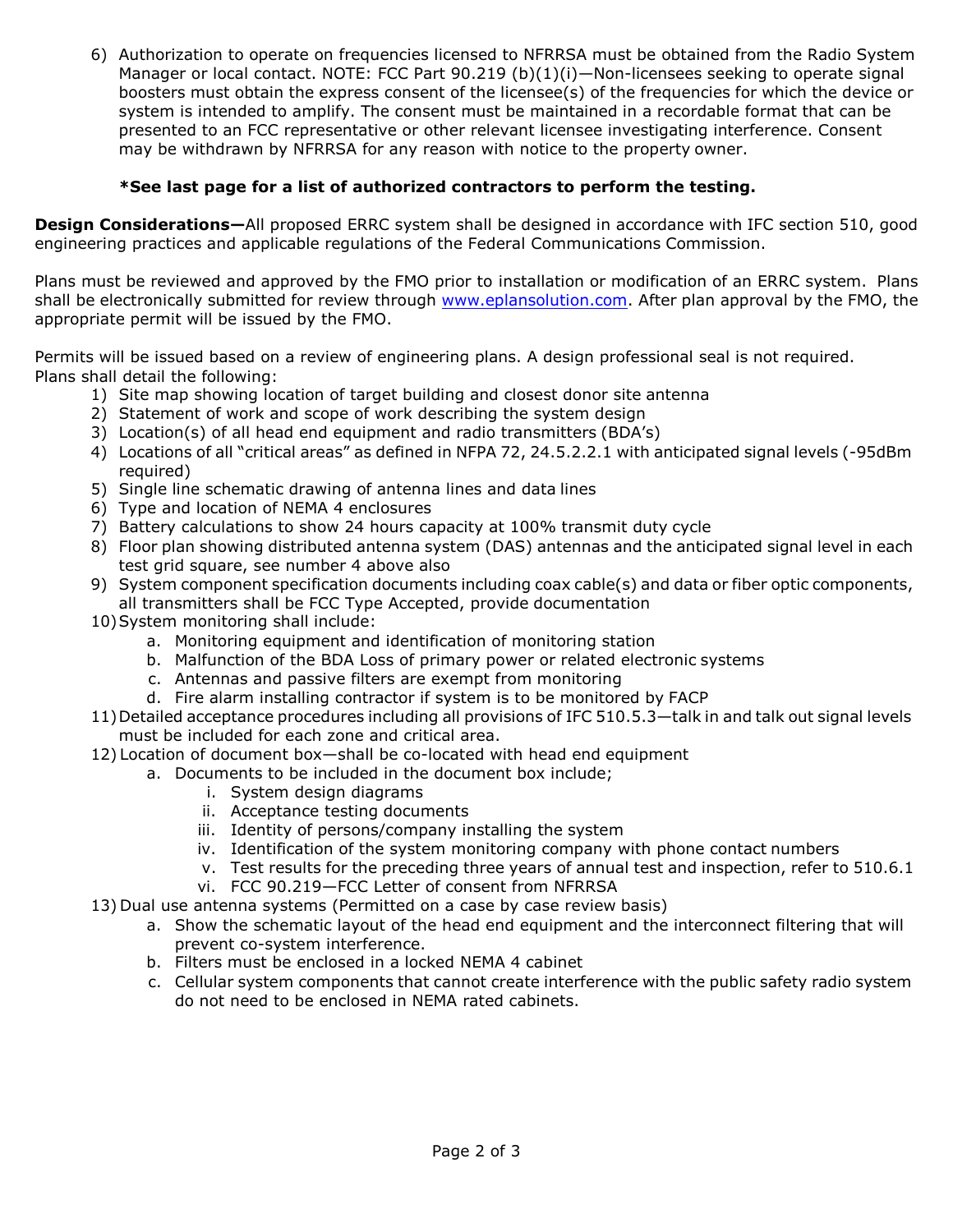**Technical Information**—All technical information for the NFRRSA Communications system is available on the FCC website and the attached document (pg.4). Additional technical information may be obtained by contacting the local NFRRSA contact at: Alpharetta Department of Public Safety, Technical Services, 678-297-6275

**Acceptance Testing and Commissioning**—Systems must be inspected by personnel from the FMO or approved third party inspection services. Acceptance criteria shall be specified in the plan submittal documents and shall clearly demonstrate the ability of the system to perform in the event of an emergency. The testing shall be conducted both on primary and secondary power sources. A certificate of commissioning shall be completed by an approved contractor and signed by the building owner's representative. An operations and maintenance manual shall be provided to the building owner as part of the commissioning. Refer to IFC 510.5.3 for additional details.

**Maintenance—**All system and components shall be tested annually in accordance with IFC 510.6. A system test and inspection report shall be maintained on site for inspection by the fire marshal's office. A tag shall be placed on the head end cabinet indicating the date of the last test and the results of the test. All test reports shall be submitted to the FMO in an expeditious manner. Any system that fails annual testing should be reported to the FMO within 48 hours of testing. Should a system fail to provide adequate signal, cause interference, or fail to perform as originally installed, the Fire Marshal is authorized to order the testing of the system and repair to original installation standards or the current adopted edition of the standard. The Fire Marshal is authorized to order that cellular signal boosting systems that interfere with the public safety radio system be tested or disconnected pending testing in order to eliminate interference.

*NOTE: Requirements listed above are not necessarily all inclusive, but are intended as a guide.* 

**\*Authorized Contractors-** Due to security concerns within the NFRRSA Communication system, the following contractors are authorized to perform the testing.



 Diversified Electronics Incorporated 1290 Field Pkwy Marietta, GA 30066 770-427-8181 [Glenn.Peterse](mailto:Glenn.Petersen@deirr.com)n@deirr.com



 Bearcom **BEARC-IN** 1510 Huber Street Atlanta, GA 30318 678-641-7450 770-442-6600 [michael.farley@](mailto:michael.farley@bearcom.com)bearcom.com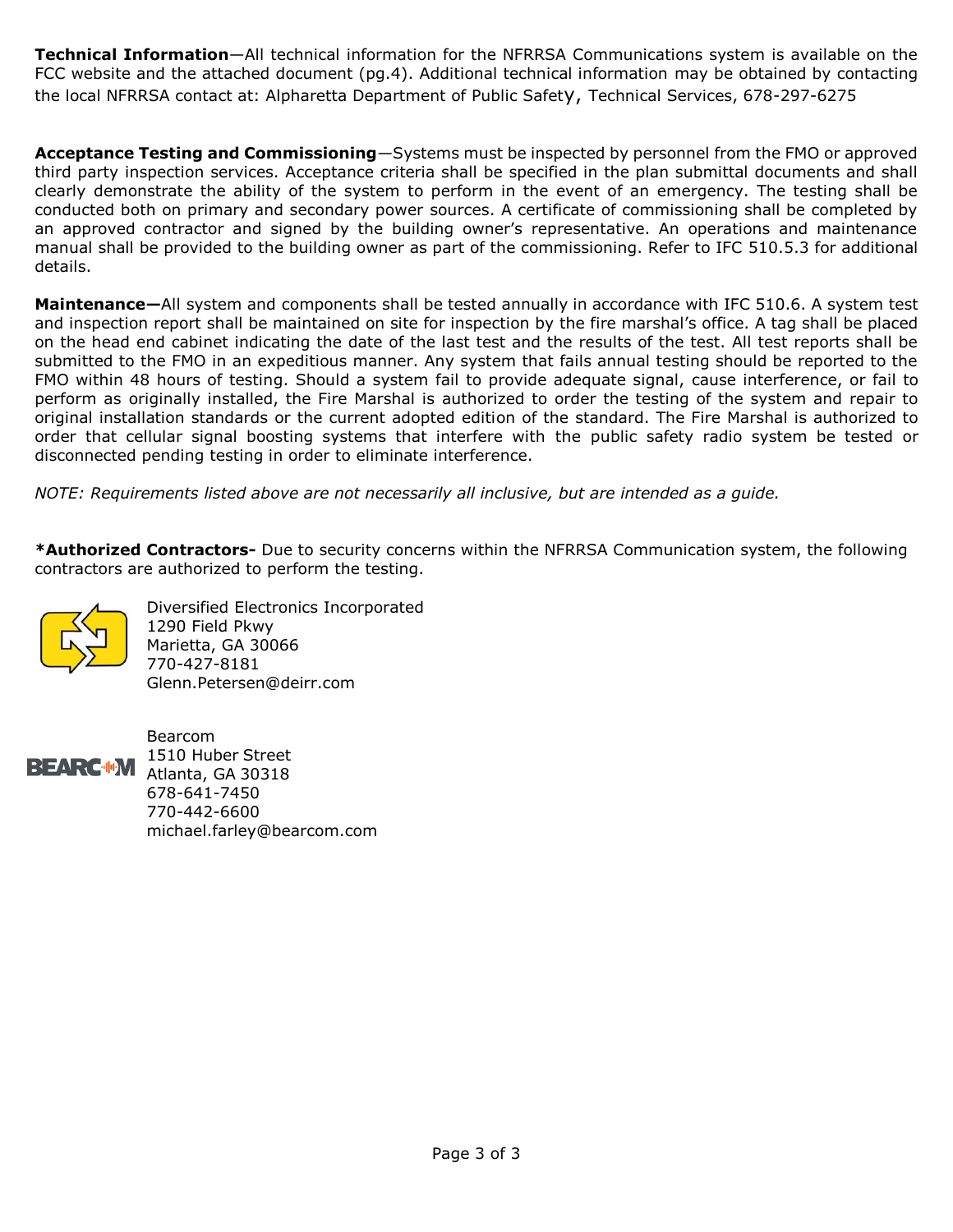#### **REFERENCE COPY**

This is not an official FCC licen se. It is a record of public information contained in the FCC's licensing database on the date that this reference copy was generated. In cases where FCC rules require the presentation , posting, or display of an FCC license, this document may not be used in place of an official FCC license.

------ -- <u>-----</u> ------------------ <del>-</del>- <del>-</del>-

|                                                            |                                                                                                                                                                                                   | <b>Federal Communications Commission</b><br><b>Public Safety and Homeland Security Bureau</b><br><b>RADIO STATION AUTHORIZATION</b> |                                                            |                                         |                                 |  |  |  |
|------------------------------------------------------------|---------------------------------------------------------------------------------------------------------------------------------------------------------------------------------------------------|-------------------------------------------------------------------------------------------------------------------------------------|------------------------------------------------------------|-----------------------------------------|---------------------------------|--|--|--|
|                                                            | <b>AUTHORITY</b>                                                                                                                                                                                  | LICENSEE: NORTH FULTON REGIONAL RADIO SYSTEM                                                                                        | <b>Call Sign</b><br>WOVD462                                | <b>File Number</b><br>0007364934        |                                 |  |  |  |
|                                                            | <b>ATTN: ED SWEENEY</b>                                                                                                                                                                           | NORTH FULTON REGIONAL RADIO SYSTEM AUTHORITY                                                                                        | <b>Radio Service</b><br>SY - Trunked Public Safety 700 MHz |                                         |                                 |  |  |  |
| 5840 ROSWELL ROAD, BUILDING 500<br>SANDY SPRINGS, GA 30350 |                                                                                                                                                                                                   |                                                                                                                                     |                                                            | <b>Regulatory Status</b><br><b>PMRS</b> |                                 |  |  |  |
|                                                            |                                                                                                                                                                                                   |                                                                                                                                     |                                                            | <b>Frequency Coordination Number</b>    |                                 |  |  |  |
|                                                            | FCC Registration Number (FRN): 0023526452                                                                                                                                                         |                                                                                                                                     |                                                            |                                         |                                 |  |  |  |
|                                                            | <b>Grant Date</b><br>01-08-2015                                                                                                                                                                   | <b>Effective Date</b><br>08-04-2016                                                                                                 |                                                            | <b>Expiration Date</b><br>01-08-2025    | <b>Print Date</b><br>08-04-2016 |  |  |  |
|                                                            |                                                                                                                                                                                                   | <b>STATION TECHNICAL SPECIFICATIONS</b>                                                                                             |                                                            |                                         |                                 |  |  |  |
|                                                            | <b>Fixed Location Address or Mobile Area of Operation</b>                                                                                                                                         |                                                                                                                                     |                                                            |                                         |                                 |  |  |  |
| Loc.1                                                      | <b>Address: FIRE STATION 21</b><br>City: ATLANTA<br><b>County: FULTON</b><br><b>State: GA</b><br>Lat (NAD83): 33-50-33.4 N Long (NAD83): 084-22-41.7 W ASR No.: 1226222 Ground Elev: 300.8        |                                                                                                                                     |                                                            |                                         |                                 |  |  |  |
| Loe. $2$                                                   | Address: 450 Morgan Falls Rd<br><b>County: FULTON</b><br>City: Sandy Springs<br><b>State: GA</b><br>Lat (NAD83): 33-57-53.8 N Long (NAD83): 084-22-07.4 W ASR No.: 1249137 Ground Elev: 309.3     |                                                                                                                                     |                                                            |                                         |                                 |  |  |  |
| Loc.3                                                      | <b>Address: 1810 HEMBREE ROAD</b><br>City: ALPHARETTA<br><b>County: FULTON</b><br><b>State: GA</b><br>Lat (NAD83): 34-03-46.3 N Long (NAD83): 084-18-17.0 W ASR No.: 1292664 Ground Elev: 328.3   |                                                                                                                                     |                                                            |                                         |                                 |  |  |  |
| Loe. 4                                                     | Address: ALPHARETTA, GA<br>City: ALPHARETTA<br><b>County: FULTON</b><br>State: GA<br>Lat (NAD83): 34-02-29.0 N Long (NAD83): 084-13-36.5 W ASR No.: 1240775 Ground Elev: 348.0                    |                                                                                                                                     |                                                            |                                         |                                 |  |  |  |
| Loc.5                                                      | <b>Address: 3350 RIVERWOOD PAR.KWAY</b><br>City: ATLANTA<br><b>County: COBB</b><br><b>State: GA</b><br>Lat (NAD83): 33-52-42.3 N Long (NAD83): 084-27-29.7 W ASR No.: N/A Ground Elev: 301.8      |                                                                                                                                     |                                                            |                                         |                                 |  |  |  |
| Loe. 6                                                     | <b>Address: 920 LACKEY ROAD</b><br><b>County: FULTON</b><br><b>City: ROSWELL</b><br><b>State: GA</b><br>Lat (NAD83): 34-06-17.5 N Long (NAD83): 084-23-26.2 W ASR No.: 1292666 Ground Elev: 318.6 |                                                                                                                                     |                                                            |                                         |                                 |  |  |  |
| Loc.7                                                      | Area of operation<br>Land Mobile Control Station meeting the 6.1 Meter Rule: FULTON county, GA                                                                                                    |                                                                                                                                     |                                                            |                                         |                                 |  |  |  |

#### **Conditions:**

Pursuant to §309(h) of the Communications Act of 1934, as amended, 47 U.S.C. §309(h), this license is subject to the following conditions: This license shall not vest in the licensee any right to operate the station nor any right in the use of the frequencies designated in the license beyond the term thereof nor in any other manner than authorized herein. Neither the license nor the right granted thereunder shall be assigned or otherwise transferred in violation of the Communications Act of 1934, as amended. See 47 U.S.C. § 310(d). This license is subject in terms to the right of use or control conferred by §706 of the Communications Act of 1934, as amended. See 47 U.S.C. §606.